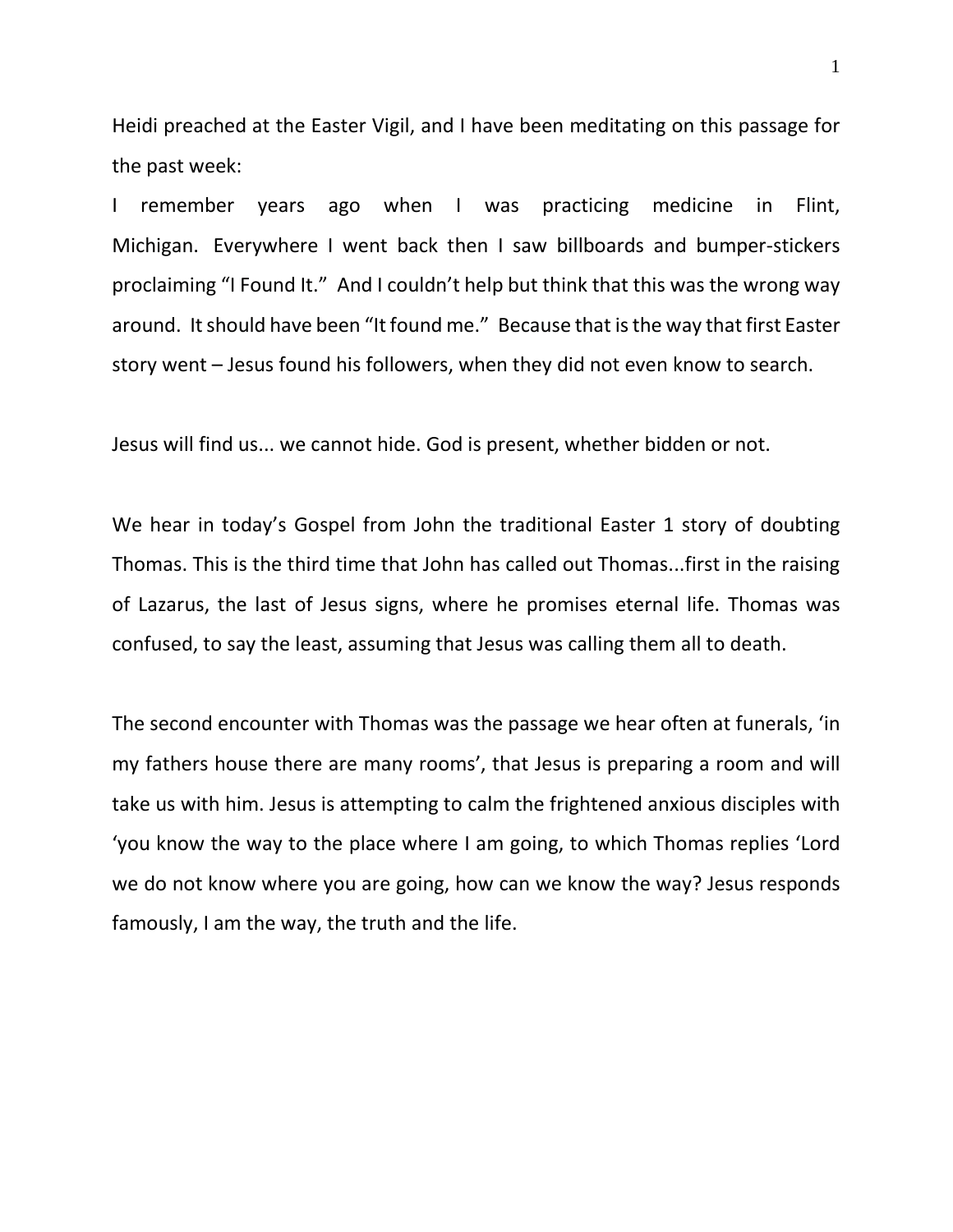We hear the third encounter today, 8 days after the resurrection. Jesus specifically finds Thomas; we experience the drama with Thomas fulfilling his need to feel Jesus pain, his wounds, the light finally goes on for Thomas as Jesus in frustration calls him to believe. My Lord and My God...

Jesus lovingly with some sarcasm responds "Have you believed because you have seen me? Blessed are those who have not seen and yet have come to believe."

The Thomas trilogy highlights John's narrative of Jesus's concern, how do people come to faith? Or to Heidi's point, where does Jesus find us. Jesus comes back to the upper room specifically for Thomas...for one person, and relates with Thomas where he is.... that Thomas may come to believe, and may have life eternal.

Teilhard de Chardin, a Jesuit priest, scientist and mystic, writes in his Mass of the World, *When Christ comes to one of his faithful it is not simply in order to commune with him as an individual… the entire realm of matter 'creation' is slowly but irresistibly affected by this great consecration.*

Just as Jesus found and interrupted Thomas, we too are interrupted: in upper rooms, shady oak trees, riverbanks and swamps, deserts and barren wilderness, watching the countless stars in the sky, burning bushes, voice of the whirlwind, and welcoming perfect strangers. When people want to experience creation Jesus teaches to pay attention to the lilies of the field, the birds of the air, to women kneading bread and workers lining up for their compensation.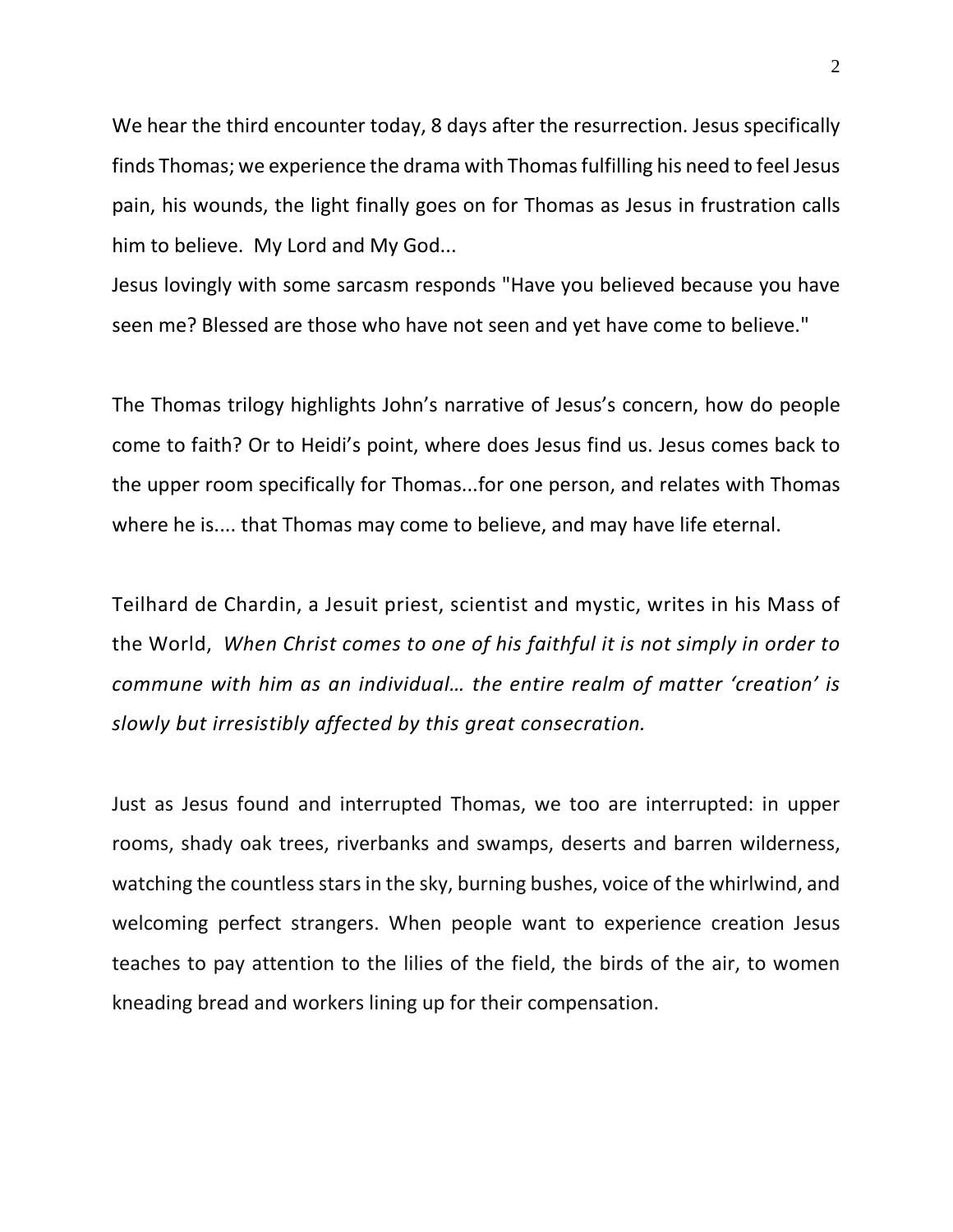Barbara Brown Taylor, priest and theologian writes: "To make bread or love, to dig in the earth, to feed an animal or cook for a stranger require no commentary, no lucid theology. All they require is someone willing to bend, rake, weed, paint, teach, chop, stir. These tasks are so full of pleasure that there is no need to complicate things by calling them holy. And yet these are the actions that change lives, sometimes immediately and sometimes over time, the way dripping water changes stone. In a world where faith is often construed as a way of thinking, bodily practices remind the willing that faith is a way of life."

We can all learn as much about the ways of God by paying attention to the world as paying attention to scripture, practicing worship, or sitting alone in meditation. Celtic Theology suggests that the book of nature is much larger and profound that the book of scriptures.

## Newell, J. Philip . Sacred Earth, Sacred Soul

Why did the #MeToo movement take off so quickly in recent years in which hundreds of thousands of women came forward to speak out against abuse? Why did the Black Lives Matter protests burst onto the international stage within days of the murder of George Floyd in Minneapolis? In each of these situations, deep down, we knew something sacred was at stake. And we woke up. The problem is that we keep going back to sleep, or otherwise live in ways that neglect this deep knowing.

Thus, the crises that we are in the midst of today, whether ecological, political, or societal, stem from the fact that we treat the earth and one another as less than sacred.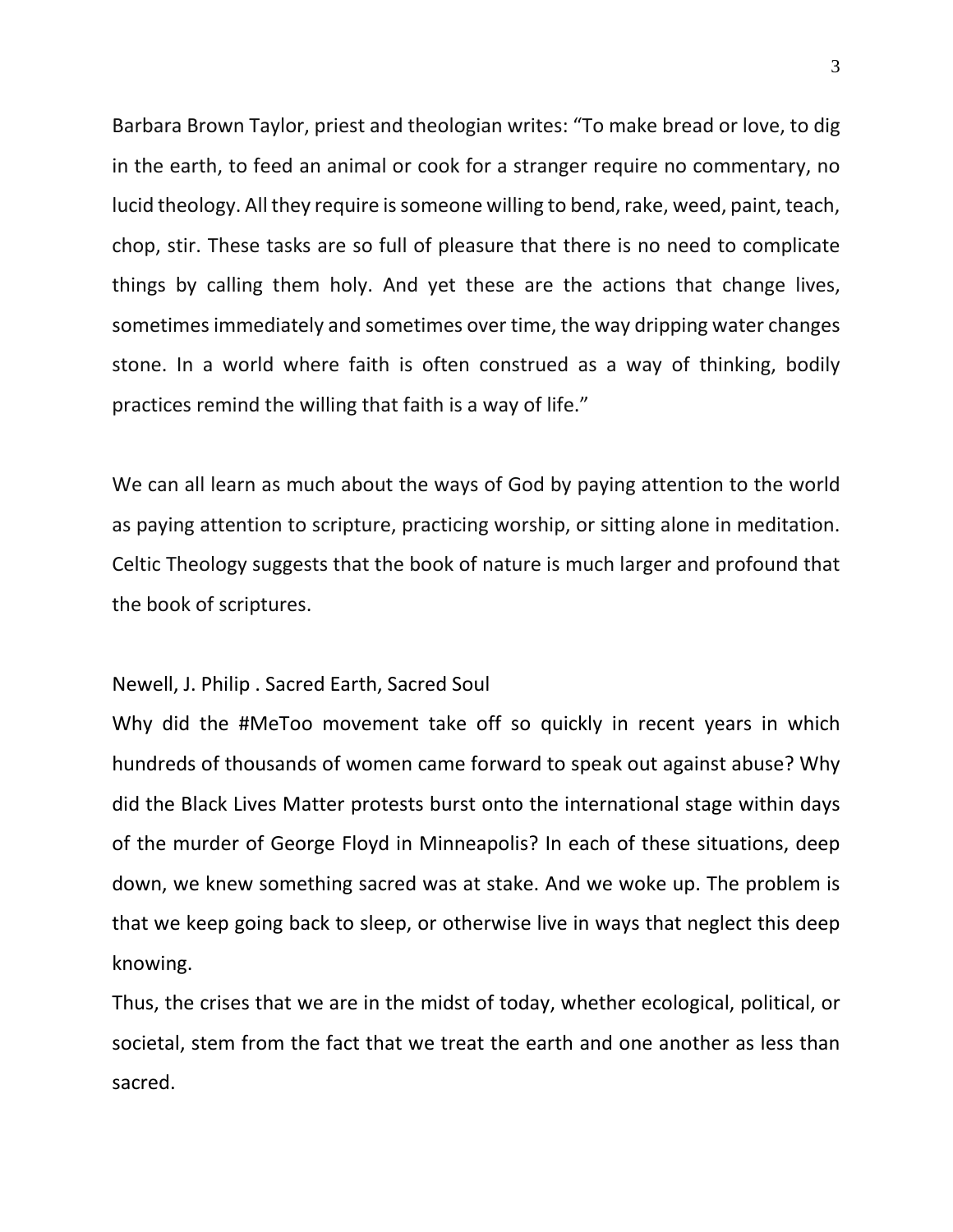We know that our faith journey takes us at times to the dark places of our lives, to the brokenness in ourselves, the world around us, our trust in God. Matthew Fox teaches that we should never settle for what he calls spiritual comfort, all of the time, that it is in the darkness that the light, binds us to creation, a resurrection of new possibilities, a spirituality and a science.

I attended a recent Anglican symposium at Trinity College to hear our friend Charles and others speak on creation care....it was intense and touched me deeply. Of note was a comment from Jacob Sherman, Professor of Philosophy, Cosmology and Consciousness at California Institute of integral studies... the multitude of creatures are created by God to demonstrate God's love, creation is fully necessary to demonstrate God's love...

*Things are not as they are because they have to be, but because God first loved them into being, continues to sustain them by this love, and will yet somehow transform them further in love.*

God is a great underground river that no one can dam up and no one can stop…. Now God creates all things but does not stop creating. God forever creates and forever begins to create and creatures are always being created and in the process of beginning to be created. God finds joy and rapture in us. Meister Eckhart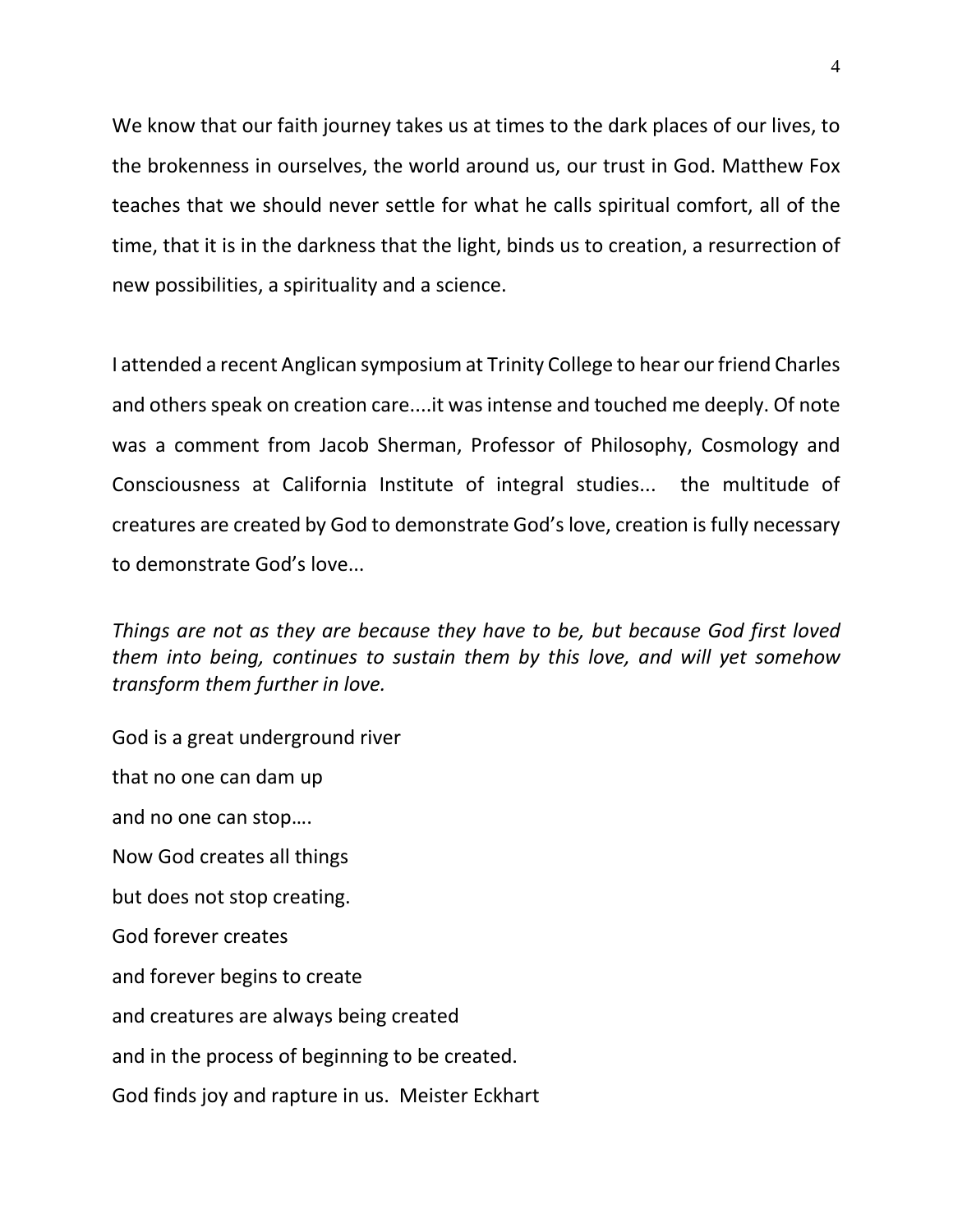Celtic Spirituality teaches that we limit our inner spiritual development without outer experience…..When we experience a flower, a butterfly, a tree, when we feel the cold winds or the warm evening breeze flow over us or we wade in a steam of clear water, our natural human response is immediate, intuitive, transforming, perhaps ecstatic.

John Muir: Holy Men, knowing full well his early challenges with native peoples.... "People talk about creation as a remote fact of history, as if it were something that was attended to a long time ago, and finished at the time. But creation was not an act; it is a process; and it is going on to-day as much as it ever was.

Nature is not in a hurry. With God 'a thousand years is as a day. God was and is creating a world of beauty, of seas and mountains, of flowers and forests, of songbirds and men. The clearest way into the Universe is through a forest wilderness; In God's wildness is the hope of the world...God's love is manifest in the landscape...

Teddy Roosevelt wrote of his experience camping at El Capitan with Muir: *"It was like lying in a great solemn cathedral, far vaster and more beautiful than any built by the hand of man."*

*"We have become great because of the lavish use of our resources. But the time has come to inquire seriously what will happen when our forests are gone, when the coal, the iron, the oil, and the gas are exhausted, when the soils have still further impoverished and washed into the streams, polluting the rivers, denuding the fields and obstructing navigation."*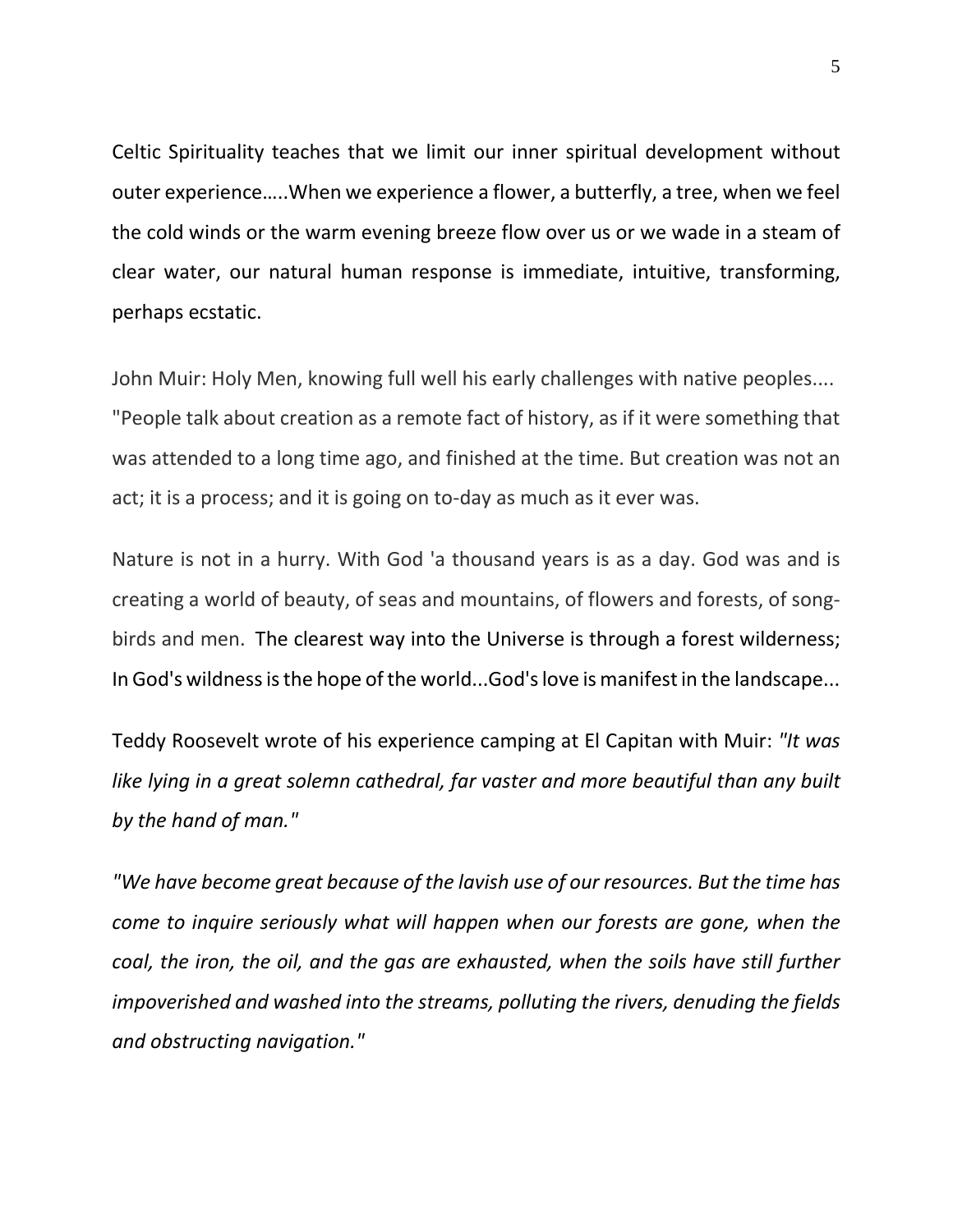Following the path of Jesus, the Way of Love, being available and trusting the experience of the sacred in all things has deep implications for saving this fragile Earth our island home. Theologian Sallie McFague, in *Super, Natural Christians: How We Should Love Nature*, writes: "We will not save what we do not love, and we cannot love what we do not know. Eco-theologian's warn us that an absence of a deep spiritual relationship with creation will be a basic flaw in our efforts to adjust our impact on the natural world.

Next week several of our beloved youth will be confirmed by the bishop at St Mark's. They along with all who attend will be asked to renew their Baptismal Vows as we all did together at the Easter Services. We know the church moves slowly... liturgy sadly slowest of all... nevertheless, we are close to adding one more commitment to our covenant....

*Resolved*, **That the 78th General Convention authorize the trial addition to the Baptismal Covenant of a sixth question concerning our responsibility as baptized Christians to care for God's creation;** and be it further

*Resolved*, **That the additional question and response be worded as follows:**

**"Will you cherish the wondrous works of God, and protect the beauty and integrity of all creation?**

We are blessed to have brothers and sisters in our community who are with God's help committed to protect the beauty and integrity of all creation....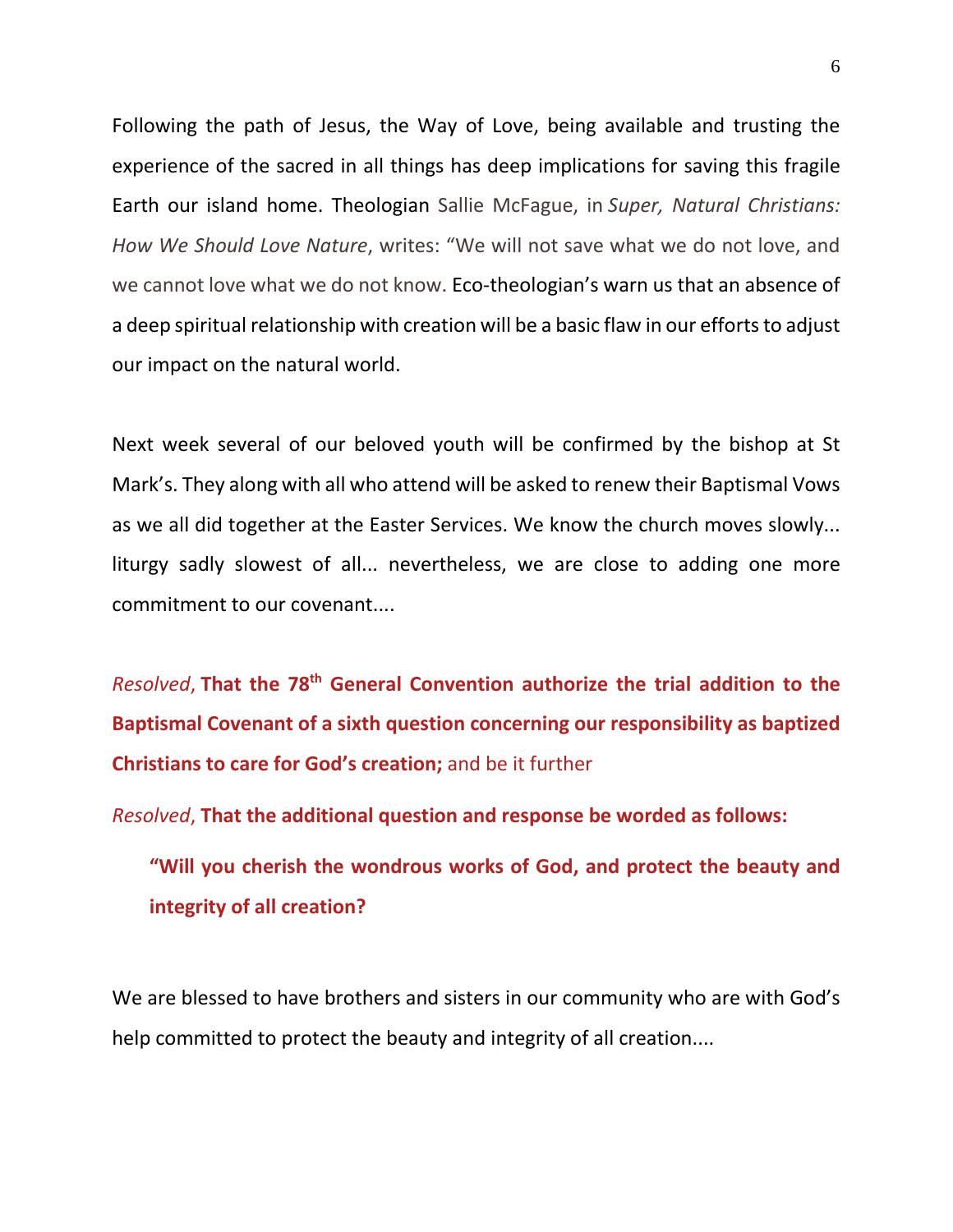We are also blessed to have the Eco Fair and the Earth Matters Team, Doug, Sarah, Diane and a host of others....

Gardening group list... Ivy Booth, Darby Ringer, Sarah Parker, Erica Seavey, Susan Tapp, Ginni Jacobson, Betty Moe, Geri Lukaska, Pat White, Diane Erdmann, Jane Gilgun, Mary Corlett, Jeff Halvecek

Outside these doors is a bucket of sacred ground, earth from this sacred land that Saint John's buildings rest upon. It has been blessed over time, long before our residence, by the many hands that have dug, trimmed, planted, weeded, watered, pruned, and raked.

I am asking you after our worship has ended to place your hands into this sacred ground, consider for a moment Thomas touching the sacred. I am also asking you to bless this soil with your hands, and in this season of resurrection consider what blessings it might provide.

Thinking of our friend Don Hawkinson, agitator in chief, what if this soil were used by SJ to build raised gardens and create a community vegetable garden on our sacred corner. What if these gardens were available for all who pass by to share in the blessed tasks of digging, planting, weeding, watering, harvesting, and consuming. Imagine the fruits of these labors donated to food shelters, FNG, others.